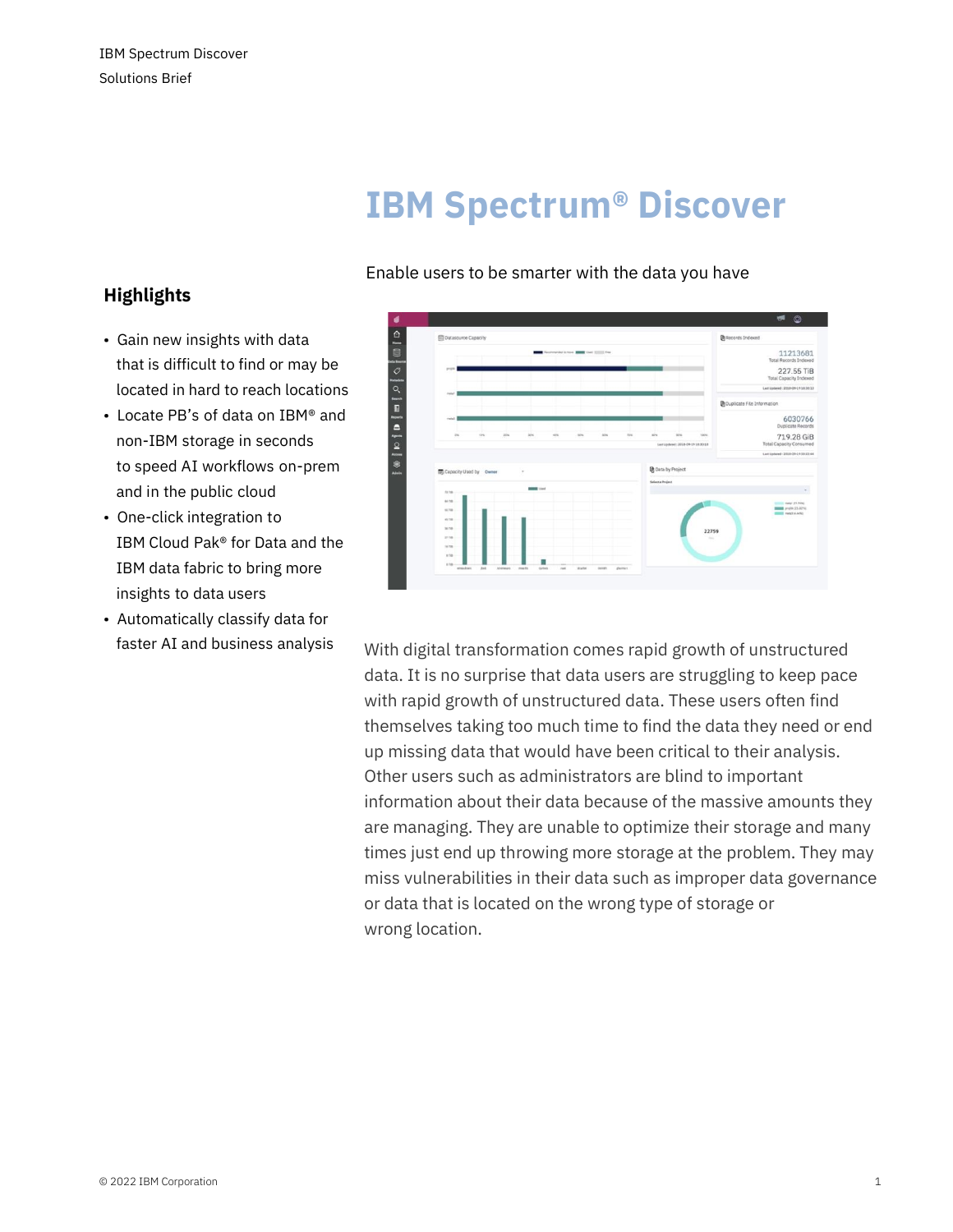Enterprises looking to leverage the power of AI are learning that the accuracy and consistency – among other qualities – of the data fed into AI applications directly affect the quality of the results produced by AI. Better data in – better results out. But this isn't the only data-related challenge faced by organizations these days. Many companies have been deluged by so much business-generated data that they can't keep track of it all – or they don't know as much about their data as they should in order to make the most profitable use of these very valuable assets. Where does any particular data asset reside? What specifically is contained in each of those thousands or millions of files? How old is it? Who has access to it – and should they? Is it compliant with the latest governmental and international regulations?

IBM Spectrum Discover simplifies data and AI organization with a high volume inteigent index engine that provides a 360º view of data for higher productivity and helps optimize data for faster AI analysis.

Traditional metadata solutions for unstructured data aren't designed to provide the level of detail needed these days about aspects such as storage consumption and data quality or integrate well to other AI solutions. IBM Spectrum Discover serves the important role of classifying and labeling data with custom metadata that not only makes it easier to find and recall data for analysis but can actually increase the value of data by imbuing it with additional semantics and meaning.

IBM Spectrum Discover is an on-premises interactive inteligent data service that offers a detailed, realtime view of data. It's non-disruptive to existing storage and applications and provides the ability to create custom indexes and reports for identifying and optimizing enterprise data.

IBM Spectrum Discover is part of a portfolio of products from IBM that simplifies the AI journey and creates a global data platform by providing an information infrastructure with optimized efficiency to drive faster results that are massively scalable and globally available from edge to insights.

With the IBM global data patform and AI customers can:

- Simplify the journey to AI through a comprehensive global data platform portfolio
- Ingest data with the ability to scale with growth and provide modern data access
- Inteligently index data from IBM and non-IBM data sources and with real-time data views
- Create Higher performance analysis with fast access to GPUs/CPUs and evolving data science tools
- Flexibility for file-based or POSIX-based application workloads or hundreds of validated S3-based object workloads
- Reference architectures and blueprints for Splunk SmartStore, SAS Grid, NVIDA for AI, IBM Power Systems™ for AI
- Simplify multicloud and container connectivity with integration to IBM Cloud Pak for Data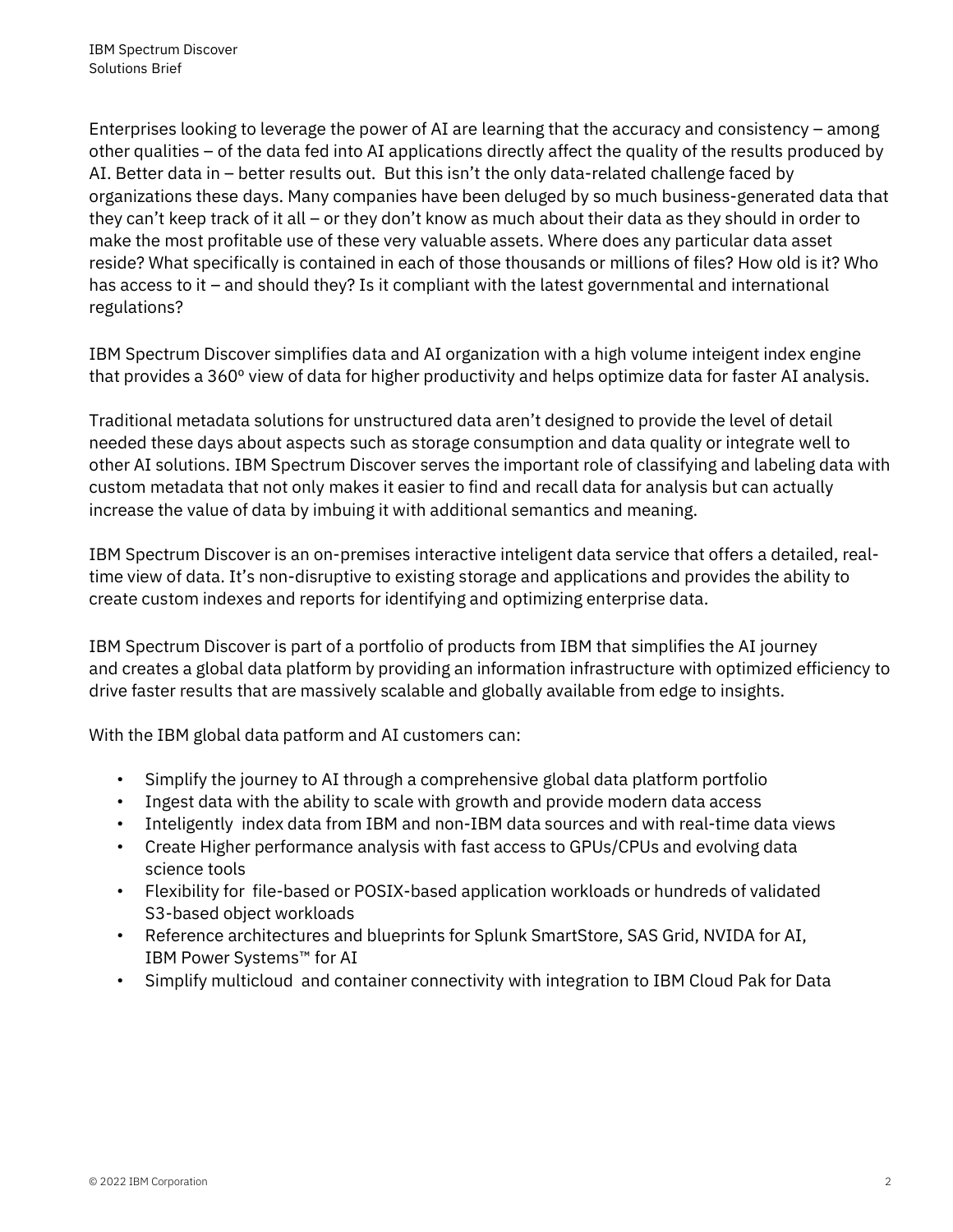



*IBM Spectrum Discover example* 

In this example, we first collect and train multiple data points from cancer images or even virus images like COVID-19. This data is collected in IBM Spectrum Scale or IBM Cloud® Object Storage. An inference model is developed using IBM Visual Insights that can identify defects or cancer or viruses based on an existing set of data images. Then data is sent to Spectrum Discover for the organize phase of the AI process. Spectrum Discover invokes a 'DeepInspect' policy (a capability built into Spectrum Discover) against the new data, activating the inference. We now move to the first analysis phase where we will compare new images with our model to determine the probability of a match with our base data set.

IBM Visual Insights is triggered to analyze new images and index them back in to Spectrum Discover. Spectrum Discover can then display results and can register the results to IBM Watson® Knowledge Catalog for data governance and data collaboration and further analysis. Information and data from IBM ESS and IBM Cloud Object Storage can also be used to perform additional AI analysis based on other correlations such as geographical data, weather data, physical data or other data that can be used for additional analysis using tools in IBM Cloud Pak for Data such as IBM Watson Studio or IBM Watson for AI and ML. This makes the data even smarter and more powerful and shows the advantage of an integrated AI solution.

IBM global data platform provides an integrated approach across the enterprise with the ability to:

- Provide event-based indexing and tagging of unstructured data across the enterprise
- Automatically inspect and classify over 1000 unstructured data types, including genomics and imaging specific file formats
- Automatically register assets with Watson Knowledge Catalog based on Spectrum Discover search and filter criteria and leverage assets in Cloud Pak for Data
- Enforce data governance policies in Watson Knowledge Catalog in Cloud Pak for Data based on insights from Spectrum Discover and leverage assets in Cloud Pak for Data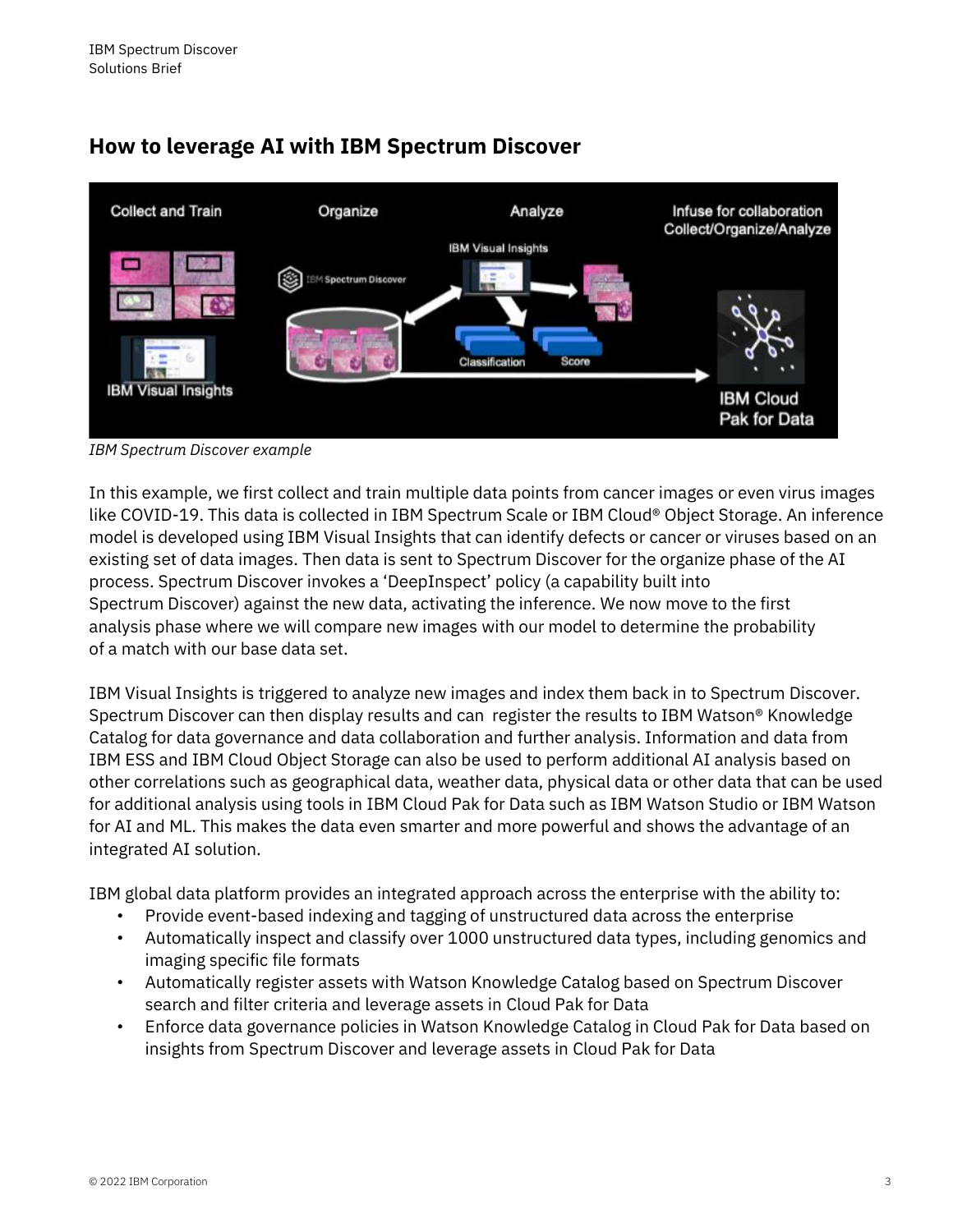## **The Global Data Platform**



The details of the global data platform are actaully not complicted but they contain over 30 years of investment and research at IBM. With over 4000 customers in almost every industry across the globe, the global data platform is a proven platform that has been used in the fastest supercomputers to banking systems that have never lost access to data in years. It has been used by many of the top corporations in the world with PBs of data to service millions of users and it also can be deployed in small businesses that only needs TBs of high perfromance data.

Contact your IBM Sales representative or value added business partner for details about pricing and your specific configuration and solution requirements. IBM Spectrum Discover is targeted at new easy to order, easy to install, easy to upgrade, easy to use, software that is available to deploy from edge to core to cloud.

Visit the IBM [Spectrum](https://www.ibm.com/products/spectrum-discover) Discover page for more information